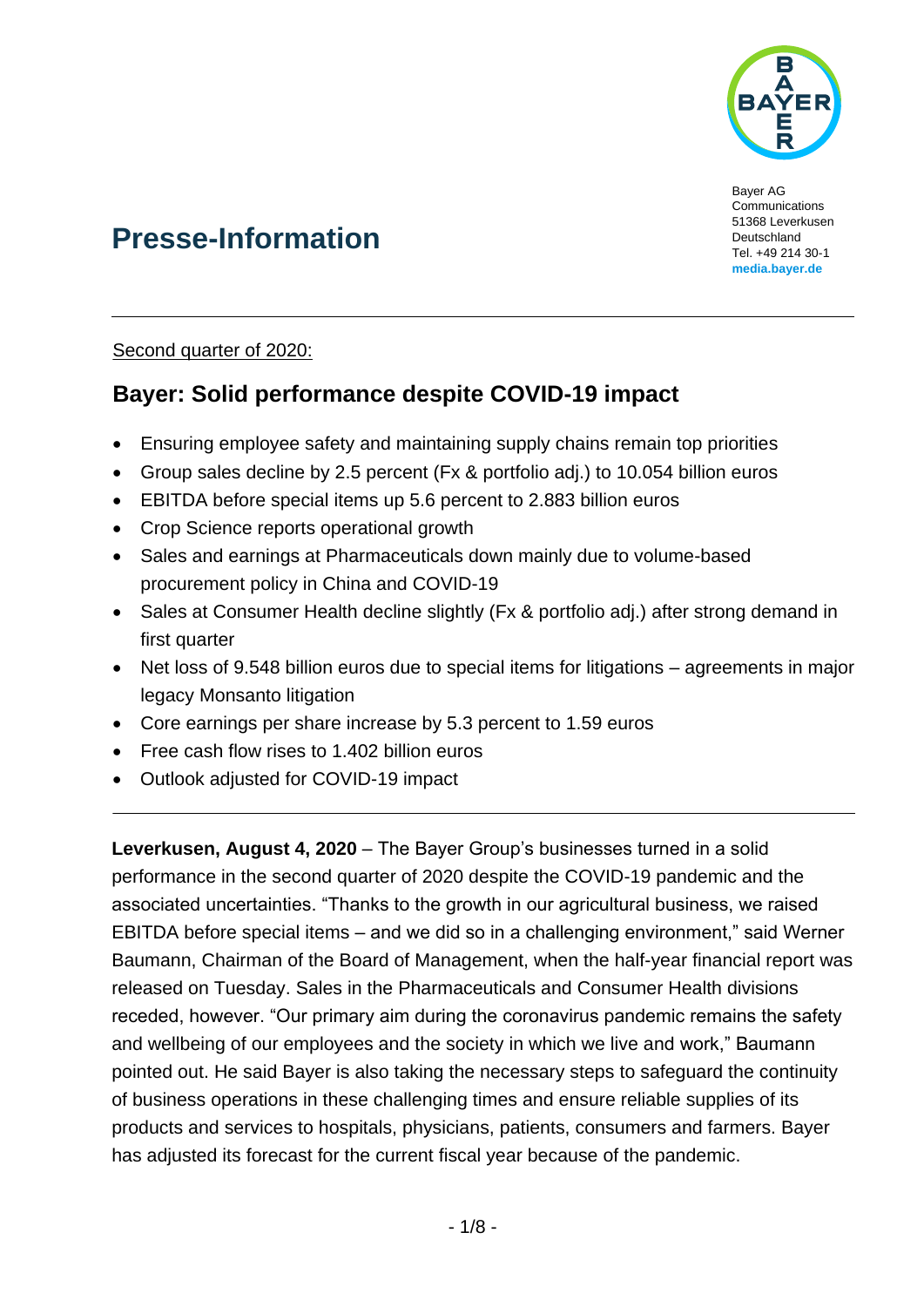The second quarter of 2020 was also marked by the litigations in the United States. The company announced on June 24, 2020, that it had reached agreements in the product liability litigation concerning Roundup™ (active ingredient: glyphosate). The agreements contain no admission of liability or wrongdoing. The total costs to settle the approximately 125,000 filed and unfiled glyphosate claims and support a class settlement agreement to manage and resolve potential future Roundup™ litigation are currently expected to be up to 10.9 billion U.S. dollars. On July 6, 2020, Judge Chhabria of the U.S. District Court for the Northern District of California, who must approve the class agreement, raised concerns about certain aspects of the proposed agreement. Thereupon, the parties decided to withdraw their motion in order to comprehensively address the court's questions. Bayer remains strongly committed to a resolution that simultaneously addresses the current litigation on reasonable terms and provides a viable solution to manage and resolve potential future litigation.

On July 20, 2020, the California Court of Appeal affirmed the judgment in favor of Dewayne Johnson, one of the three cases continuing through the appeals process, but reduced the total judgment from 78.5 million U.S. dollars to approximately 20.5 million U.S. dollars. The company will consider its legal options, including an appeal to the Supreme Court of California. Settlement agreements were also reached in the dicamba drift litigation and for most of the PCB (polychlorinated biphenyls) water litigation.

Discussions on potential settlements in connection with Essure™, a medical device offering permanent birth control with a nonsurgical procedure, recently intensified and have made good progress in recent weeks. Bayer therefore established appropriate provisions in the second quarter. The Pharmaceuticals Division recorded special charges of 1.245 billion euros for litigations, primarily for Essure™.

#### **Increase in core earnings per share from continuing operations**

Group sales in the second quarter of 2020 declined by 2.5 percent on a currency- and portfolio-adjusted basis (Fx & portfolio adj.) to 10.054 billion euros. Group EBITDA before special items rose by 5.6 percent to 2.883 billion euros, net of 12 million euros in negative currency effects. EBIT of the Bayer Group was minus 10.784 billion euros (Q2 2019: plus 785 million euros) after net special charges of 12.511 billion euros (Q2 2019: 834 million euros). The special charges mainly comprised provisions for the agreements reached with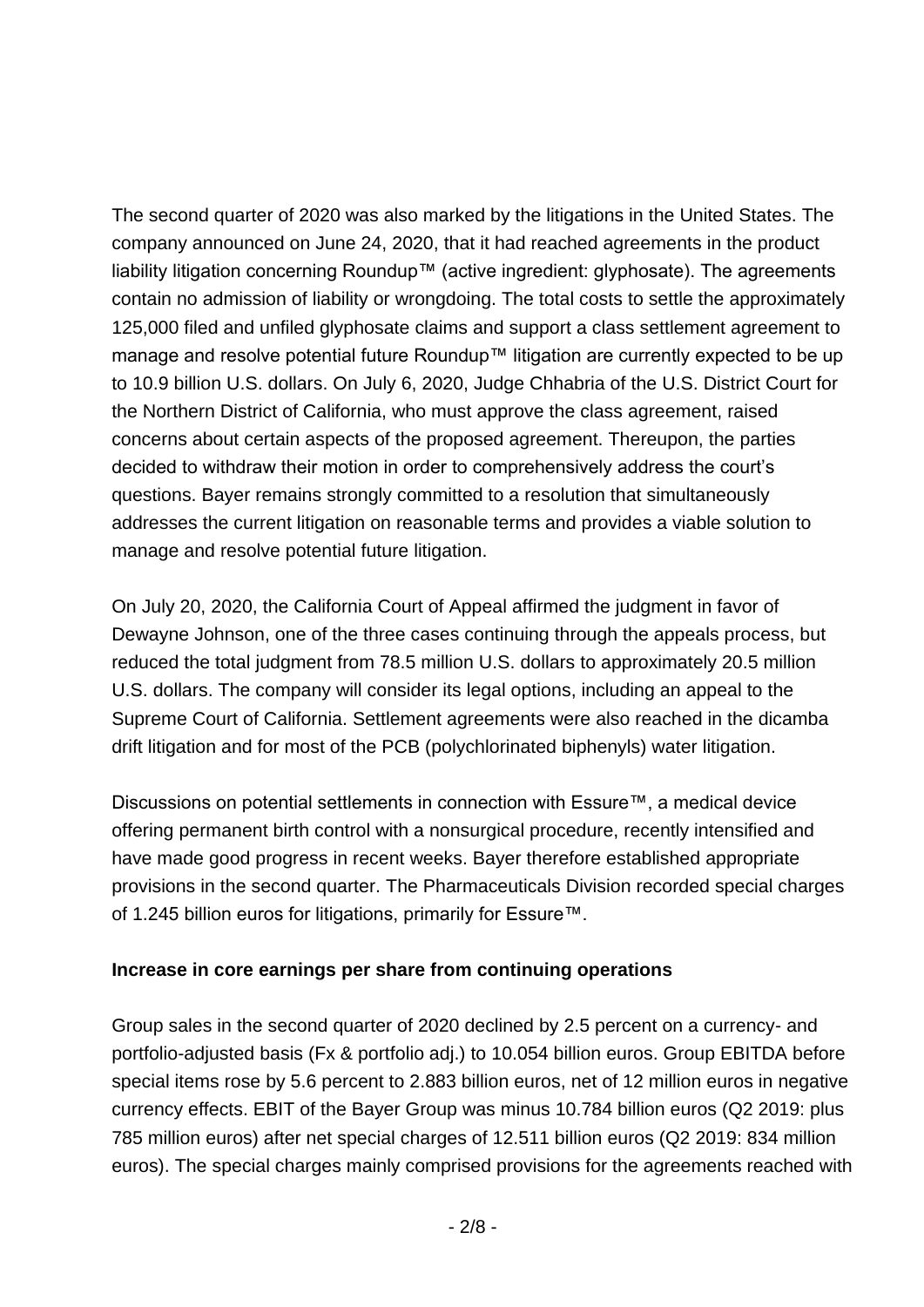regard to glyphosate, dicamba and PCBs. Other special charges resulted from expenses for litigations at Pharmaceuticals, mainly in connection with Essure™, and from the ongoing restructuring program. The Group posted a net loss of 9.548 billion euros (Q2 2019: net income of 404 million euros). Core earnings per share from continuing operations rose by 5.3 percent to 1.59 euros.

The free cash flow amounted to 1.402 billion euros (Q2 2019: 751 million euros). Net financial debt increased by 1.7 percent compared with March 31, 2020, to 35.993 billion euros as of June 30, 2020, with cash inflows from operating activities and positive currency effects largely offsetting the disbursements for the dividend payment.

#### **Crop Science posts growth in three out of four regions**

In the agricultural business (Crop Science), Bayer raised sales by 3.2 percent (Fx & portfolio adj.) to 4.802 billion euros, with the Latin America, Asia/Pacific and North America regions contributing to the increase. The division achieved 2.7 percent higher sales (Fx & portfolio adj.) at Corn Seed & Traits, mainly due to significant volume expansion in Brazil. Sales at Herbicides increased by 3.3 percent (Fx & portfolio adj.) thanks to higher volumes and advance purchases in Latin America coupled with substantial business growth in North America. Sales at Soybean Seeds & Traits showed particularly strong growth of 9.3 percent (Fx & portfolio adj.), with business recovering in North America thanks to an increase in acreages and to shifts in demand from the first quarter arising from uncertainties over COVID-19. In Latin America, an increase in market share had a positive effect. Sales at Insecticides rose by 4.5 percent (Fx & portfolio adj.), driven by gains in the Latin America and Asia/Pacific regions. By contrast, declines were primarily recorded at Vegetable Seeds (Fx & portfolio adj. minus 5.0 percent). Sales were down mainly in North America, where business was adversely impacted by shifts in demand into subsequent quarters and the COVID-19 pandemic.

EBITDA before special items at Crop Science advanced by 28.4 percent to 1.365 billion euros. The increase was primarily due to the accelerated realization of cost synergies as Bayer progresses with the integration of the acquired businesses, as well as to higher volumes.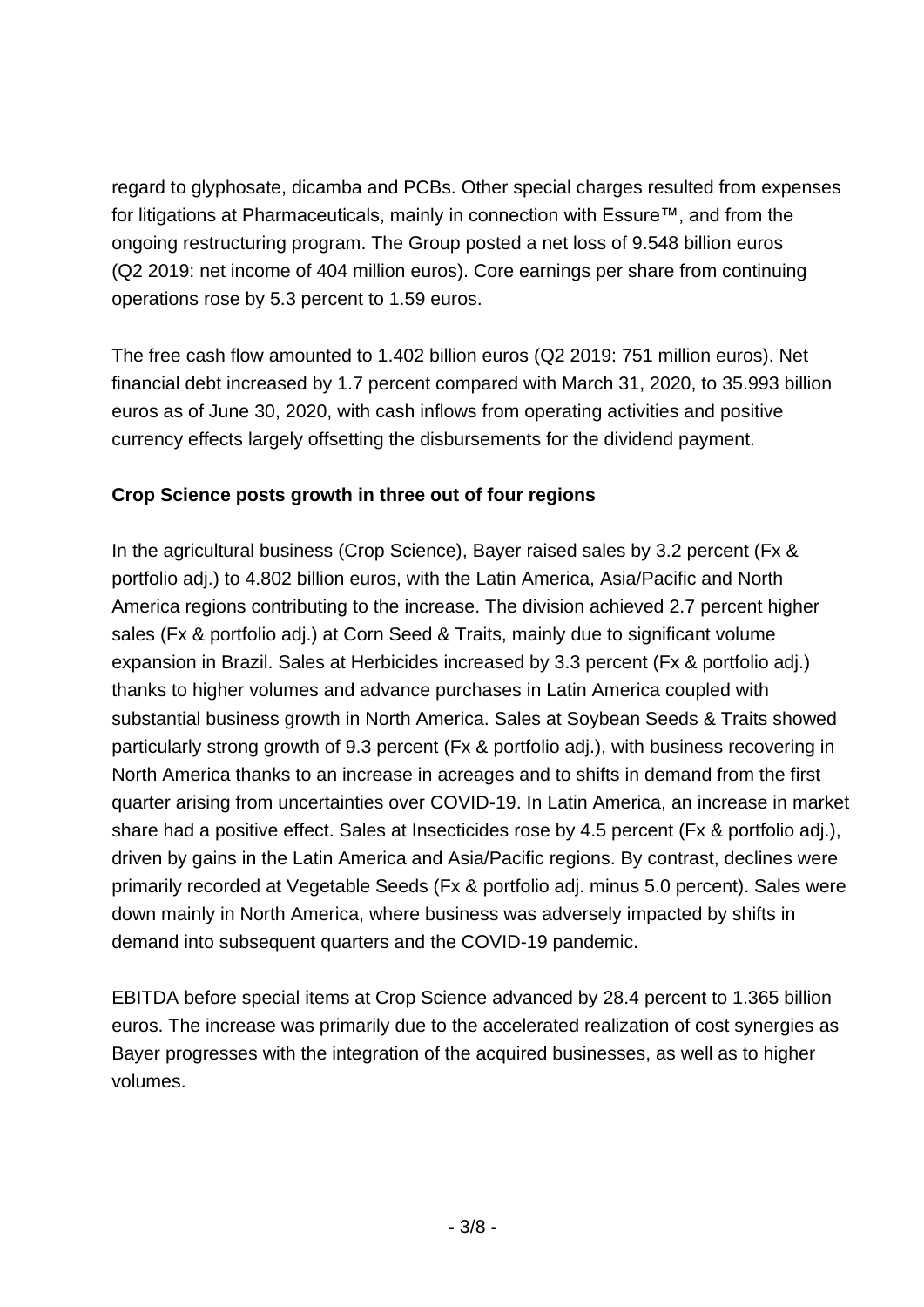### **Pharmaceuticals weighed down by COVID-19 and volume-based procurement policy in China**

Sales at Pharmaceuticals declined by 8.8 percent (Fx & portfolio adj.) to 3.992 billion euros. The contact restrictions and protective measures introduced worldwide due to the COVID-19 pandemic led to a drop in elective treatments in doctors' offices and hospitals, with some treatments being postponed. This particularly affected women's health, ophthalmology and radiology products. There was nevertheless a slight recovery trend toward the end of the second quarter. In China, business was again held back by the implementation of a new volume-based procurement policy that involves substantial price reductions for off-patent products.

Bayer raised sales of the oral anticoagulant Xarelto™ by 6.8 percent (Fx & portfolio adj.), largely as a result of higher volumes in China, Russia and Germany. Particularly strong gains were recorded for the cancer drug Stivarga™ (Fx & portfolio adj. plus 24.8 percent) and the pulmonary hypertension treatment Adempas™ (Fx & portfolio adj. plus 23.6 percent), with increased demand for both products, especially in the United States. Sales of Stivarga™ also rose in China. Business benefited from the product's oral formulation, which enables treatment to continue outside of hospitals and doctors' offices.

Sales of the eye medicine Eylea™ were down by 6.4 percent due to a reduced number of treatments. This development was partly offset by the launch of the Eylea™ prefilled syringe in Europe and Japan and an overall volume increase in Japan. The pandemic also led to a particularly marked drop in sales of Mirena™/Kyleena™/Jaydess™ intrauterine systems (Fx & portfolio adj. minus 37.0 percent). Product insertions declined substantially, especially in the United States, with many visits to the doctor canceled or postponed. Sales of the diabetes treatment Glucobay™ fell by 73.8 percent – mainly due to the implementation of the volume-based procurement policy in China. This involves a substantial price reduction that cannot be offset by the resulting growth in volumes.

EBITDA before special items at Pharmaceuticals decreased by 7.1 percent to 1.368 billion euros, primarily as a result of the decline in sales.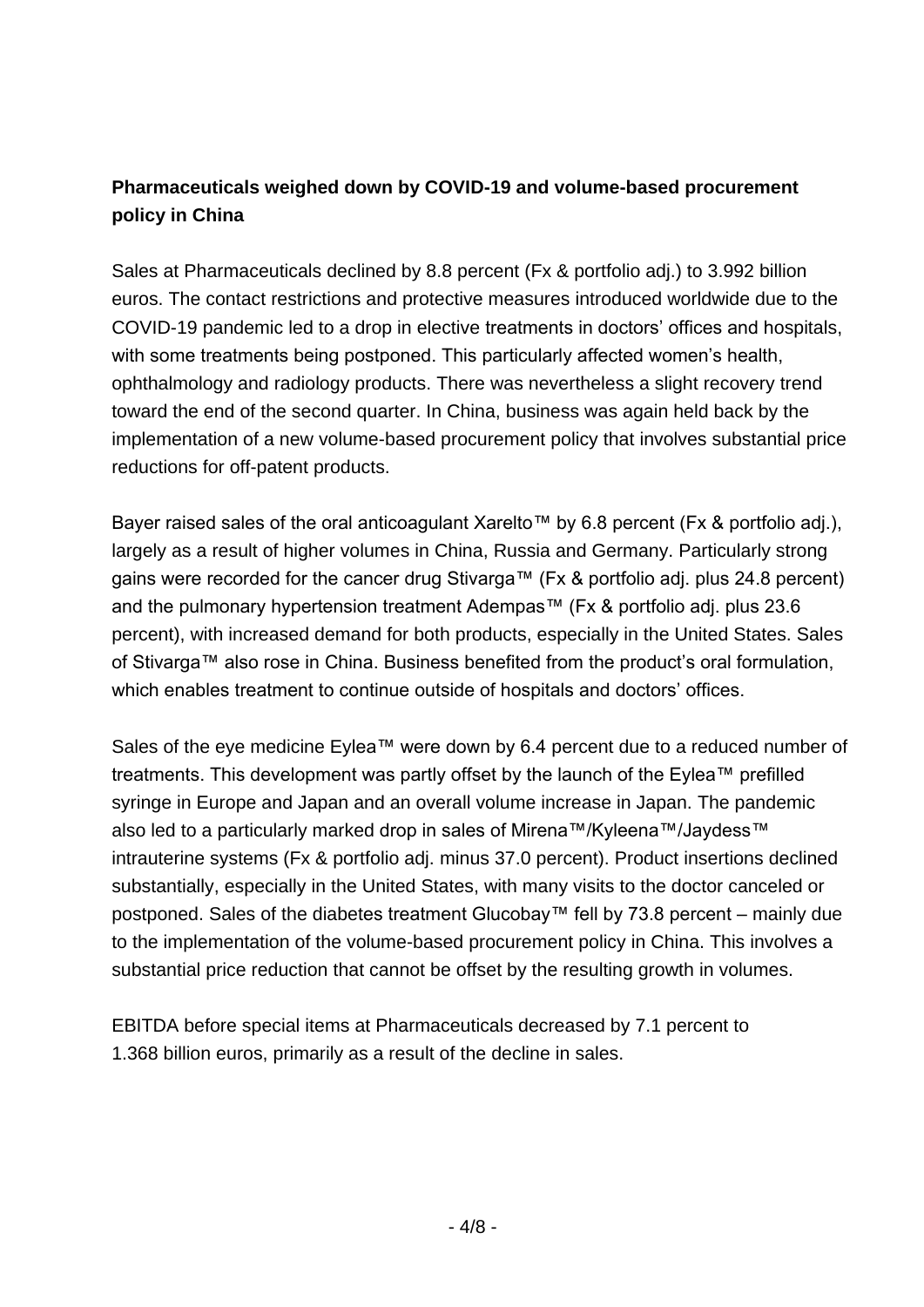#### **Slight sales decrease (Fx & portfolio adj.) at Consumer Health**

Sales of self-care products (Consumer Health) declined by 1.9 percent (Fx & portfolio adj.) to 1.201 billion euros. After a very strong first quarter, the second quarter brought destocking by retailers and consumers, as expected. The decline was also driven by the quarantine and protective measures introduced in various regions leading to less in-store retail traffic. The Nutritionals category saw the largest increase (Fx & portfolio adj. plus 14.4 percent) and the Allergy & Cold category the largest decrease (Fx & portfolio adj. minus 17.2 percent).

EBITDA before special items at Consumer Health declined by 10.9 percent to 254 million euros, primarily due to lower volumes as a result of COVID-19 and the absence of net earnings of around 35 million euros from the businesses divested in 2019.

#### **Outlook for 2020 adjusted**

The financial impact of the COVID-19 pandemic remains difficult to predict. Bayer is therefore adjusting the forecast issued in February 2020 as follows, based on the business development in the first half of the year and assumptions for the rest of the year that involve uncertainties: The company anticipates that business at Pharmaceuticals and Consumer Health will normalize overall, although the growth originally envisaged for Pharmaceuticals is not expected to be achieved. For the Crop Science Division it foresees a restrained start in the fourth quarter to the 2021 North America season as a result of pandemic-related reduced demand for biofuel, feed and fiber driving an expected reduction in 2021 planted acres, as well as from ongoing soy market dynamics.

This results in the following changes for the Bayer Group's financial indicators. The company is now targeting currency-adjusted growth in sales to between 43 and 44 billion euros (previously: to between 44 and 45 billion euros). This corresponds to an increase of 0 to 1 percent (previously: about 3 to 4 percent) on a currency- and portfolio-adjusted basis. It remains the aim to increase the EBITDA margin before special items to around 28 percent on a currency-adjusted basis. Based on the sales target, this would correspond to EBITDA before special items of around 12.1 billion euros (previously: 12.3 to 12.6 billion euros) on a currency-adjusted basis. Core earnings per share are now predicted to rise to between 6.70 and 6.90 euros (previously: to between 7.00 and 7.20 euros) on a currency-adjusted basis.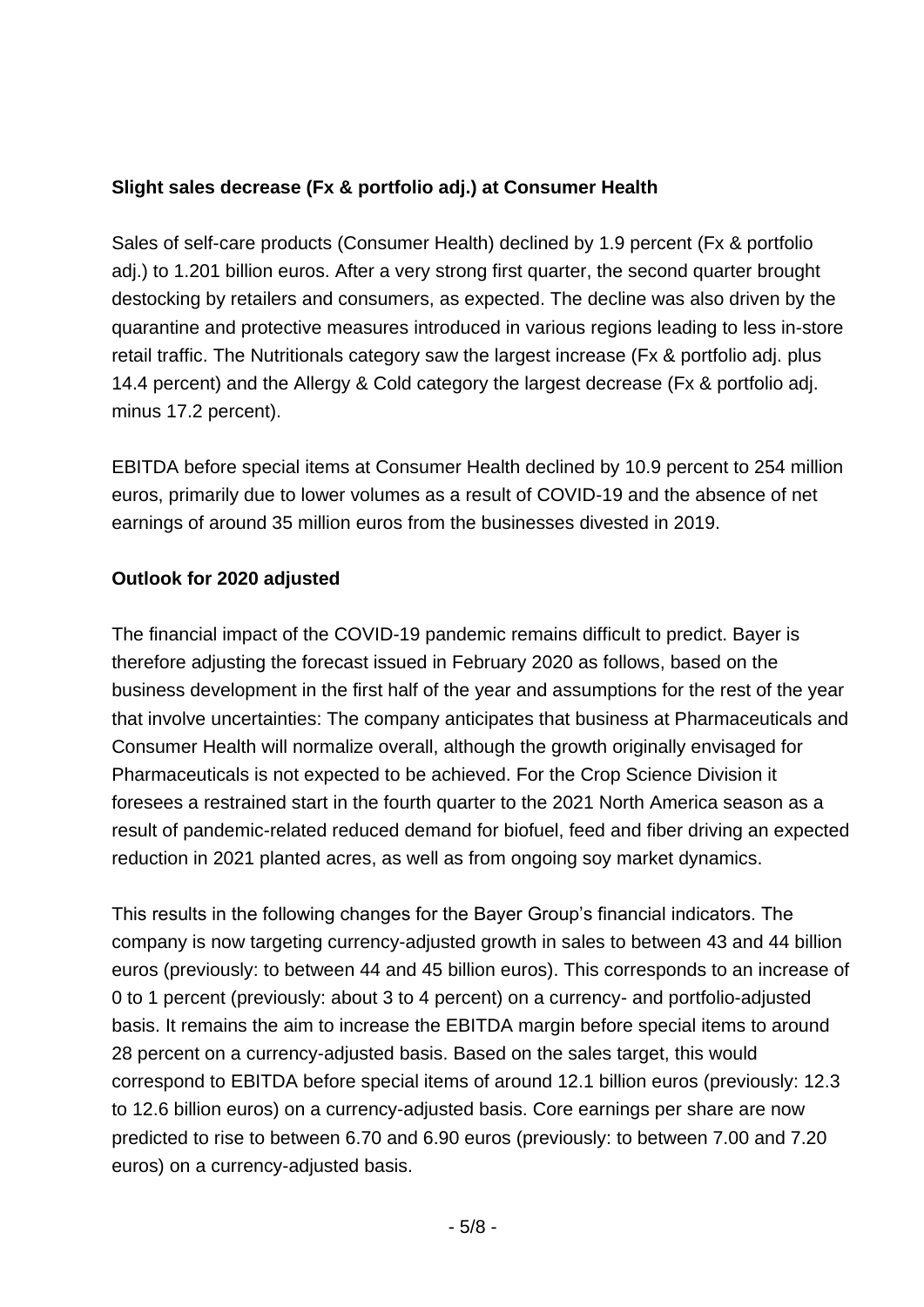Bayer also expects to register substantial negative currency effects, primarily due to the depreciation of the Brazilian real. Based on the June 30, 2020, exchange rates, the company now expects to post Group sales of between 42 and 43 billion euros, an EBITDA margin before special items of 28 percent, and core earnings per share of between 6.40 and 6.60 euros for 2020.

In addition, the company now expects that payments to resolve litigations will diminish the free cash flow by an amount of 4.5 billion euros that did not yet feature in the original planning and is to be regarded as extraordinary and nonrecurring. The free cash flow is now forecast at between minus 0.5 billion euros and zero. Taking into account the financing of the litigation payments, Bayer now only expects to reduce net financial debt to around 33 billion euros (previously: to about 27 billion euros). Changes in exchange rates are not expected to have any material impact on the free cash flow or net financial debt.

#### *Notes to editors:*

*The following tables contain the key data for the Bayer Group and its divisions for the second quarter and first six months of 2020.*

*The full half-year financial report is available online at: [www.bayer.com/halfyearreport](http://www.bayer.com/halfyearreport)*

*Print-quality photos can be found online at [www.bayer.com/photo-footage](https://www.bayer.com/photo-footage)*

*TV and multimedia editors can download or order the latest film footage about Bayer free of charge at [www.tv-footage.bayer.com](https://www.tv-footage.bayer.com/).*

Contact: **Christian Hartel, phone +49 214 30-47686** Email: [christian.hartel@bayer.com](mailto:christian.hartel@bayer.com)

#### **Tino Andresen, phone +49 214 30-66048**

Email: [tino.andresen@bayer.com](mailto:tino.andresen@bayer.com)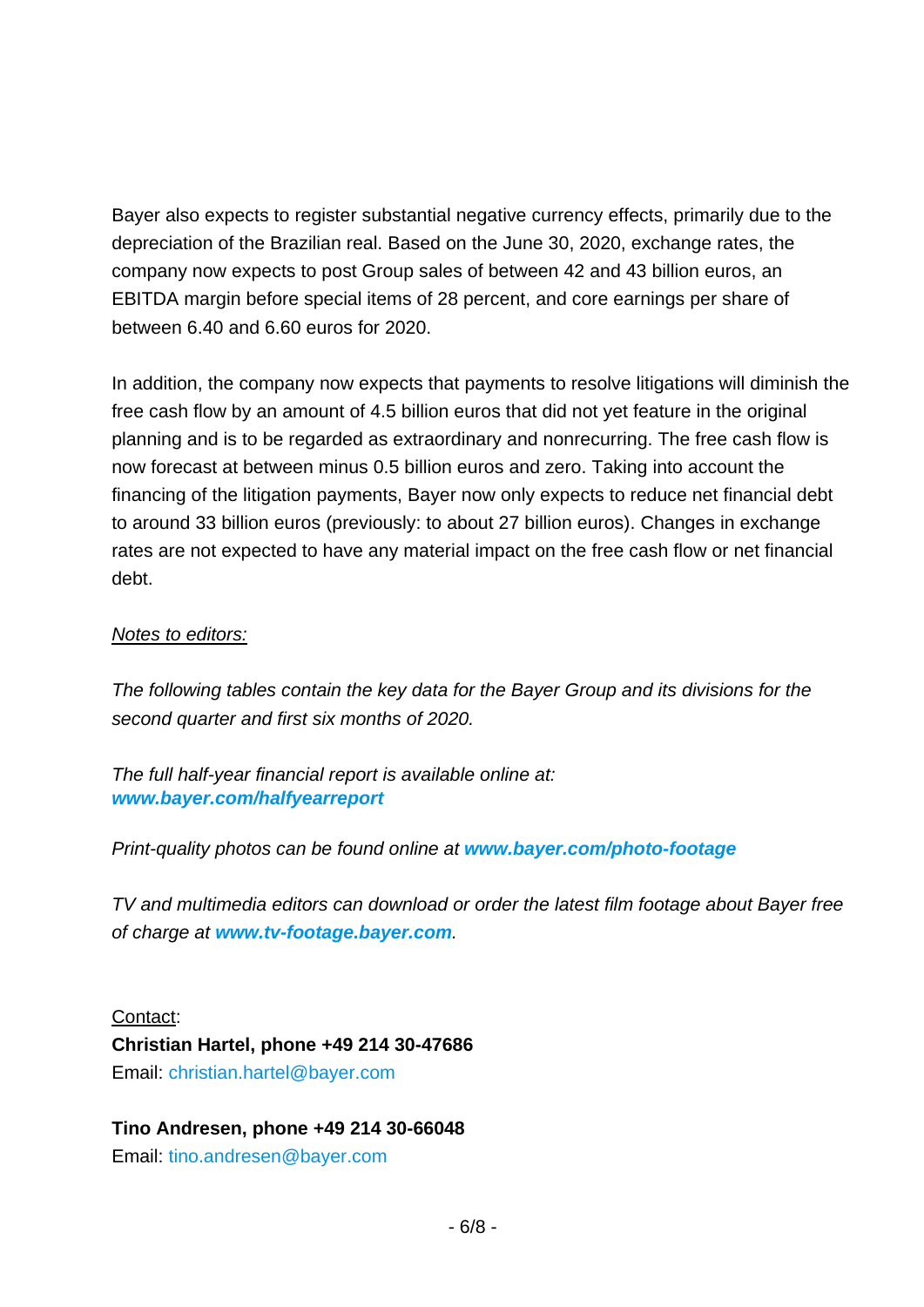For more information, go to [www.bayer.com](http://www.bayer.com/).

tia (2020-0184E)

#### **Forward-Looking Statements**

This release may contain forward-looking statements based on current assumptions and forecasts made by Bayer management. Various known and unknown risks, uncertainties and other factors could lead to material differences between the actual future results, financial situation, development or performance of the company and the estimates given here. These factors include those discussed in Bayer's public reports which are available on the Bayer website at [www.bayer.com.](http://www.bayer.com/) The company assumes no liability whatsoever to update these forward-looking statements or to conform them to future events or developments.